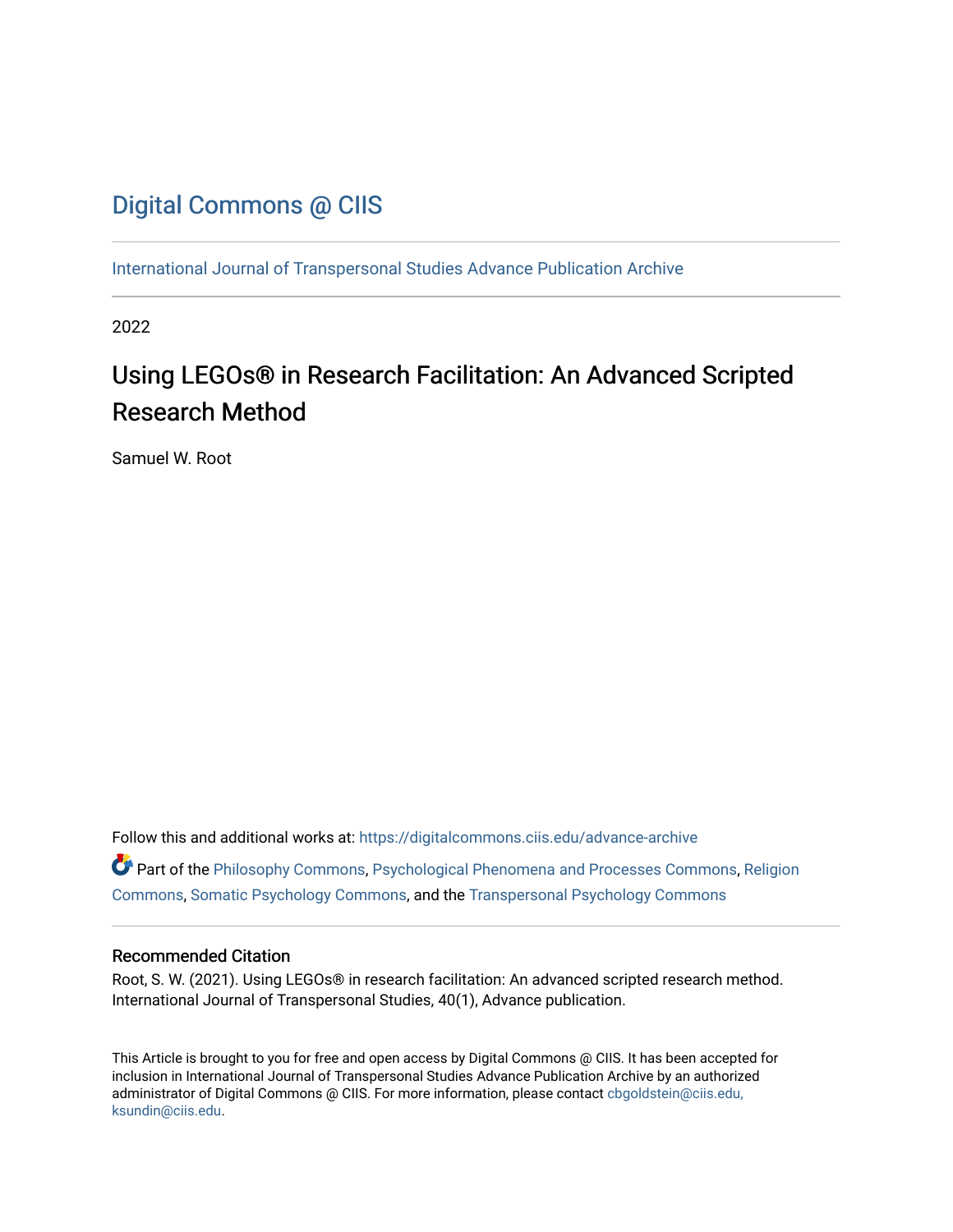## **Using LEGOs® in Research Facilitation: An Advanced Scripted Research Method**

### *Samuel W. Root*

Independent Researcher Vancouver, BC, Canada

Transpersonal research methods can help individuals access useful information and material that typically reside out of conscious awareness. The playful activity of LEGO® block-building can be adapted for research purposes and used to overcome research impasses, for example. This paper presents a novel transpersonal LEGO® building process for facilitation in each of the four major phases of research. Readers are provided with a 6-step script that takes between 30 minutes and 1 hour to complete. Steps include: Prepare to Exercise; Set Intentions; Build While Intending Solution; Appreciate/Take In; Project and Actively Imagine; and Reflect and Ease Out. Future studies could identify actual benefits of LEGO® building protocols for research and the instruction script could be adapted for use in play therapy.

#### **Keywords:** *transpersonal research skills, attention, intention, active imagination, LEGO® building, adult play*

Western science recognizes the complexity of human perceptual and imaging systems. Human perceptual senses are lately described as simultaneous and continuous rather than discrete. The underlying physical dynamisms versus subjective perceptions related to the sense of touch, for instance, cannot be hierarchized, and visual and manual processes, when combined, may be capable of revealing information in less time than visual and more traditional intellectual or verbal thought-based approaches alone.

Visual processes have been successfully employed to overcome research impasses (Anderson & Braud, 2011), and the present author appreciates LEGO® for its relative ease of use, including its tidiness, compared to the medium of Play-Doh®, for example, which appears to positively impact social, emotional, language, physical, and cognitive development in users (Swartz, 2005). While *structured block play*, specifically, probably boosts cognitive development in children (Dewar, 2013-2017), structured LEGO<sup>®</sup> building might also strengthen imagery, visualization, and imagination vision skills in adults. With the development and application of structured LEGO® block play in

different phases of research, previously resistant research issues may be clarified from additional vision-sense related angles. While various play mediums will arouse different sensory systems to different degrees, such as Play-Doh's® characteristic smell and impact on olfaction, LEGO®'s unique impacts on gustation and audition could also be addressed in detail in future play-for-research studies.

Although definite intentions are cultivated and held during the LEGO® building process described below, block building certainly involves aspects of play (Lockwood & O'Connor, 2016) and participants may beneficially lose their sense of self while building LEGOs® (cf. Guitard, Ferland, & Dutil, 2005). Once the builder's imagination faculty is aroused, they are instructed to allow their hands to assemble creations representing symbols or familiar objects. In their mind, they hold the research question while generating feelings of confidence and awe, to the exclusion of other thoughts as best as possible. They are encouraged to heed their internal sensations to inform their choice of blocks and the way they connect them; internal sensations are conceptualized as "guides from above" (Rumi in Barks, 2004, p.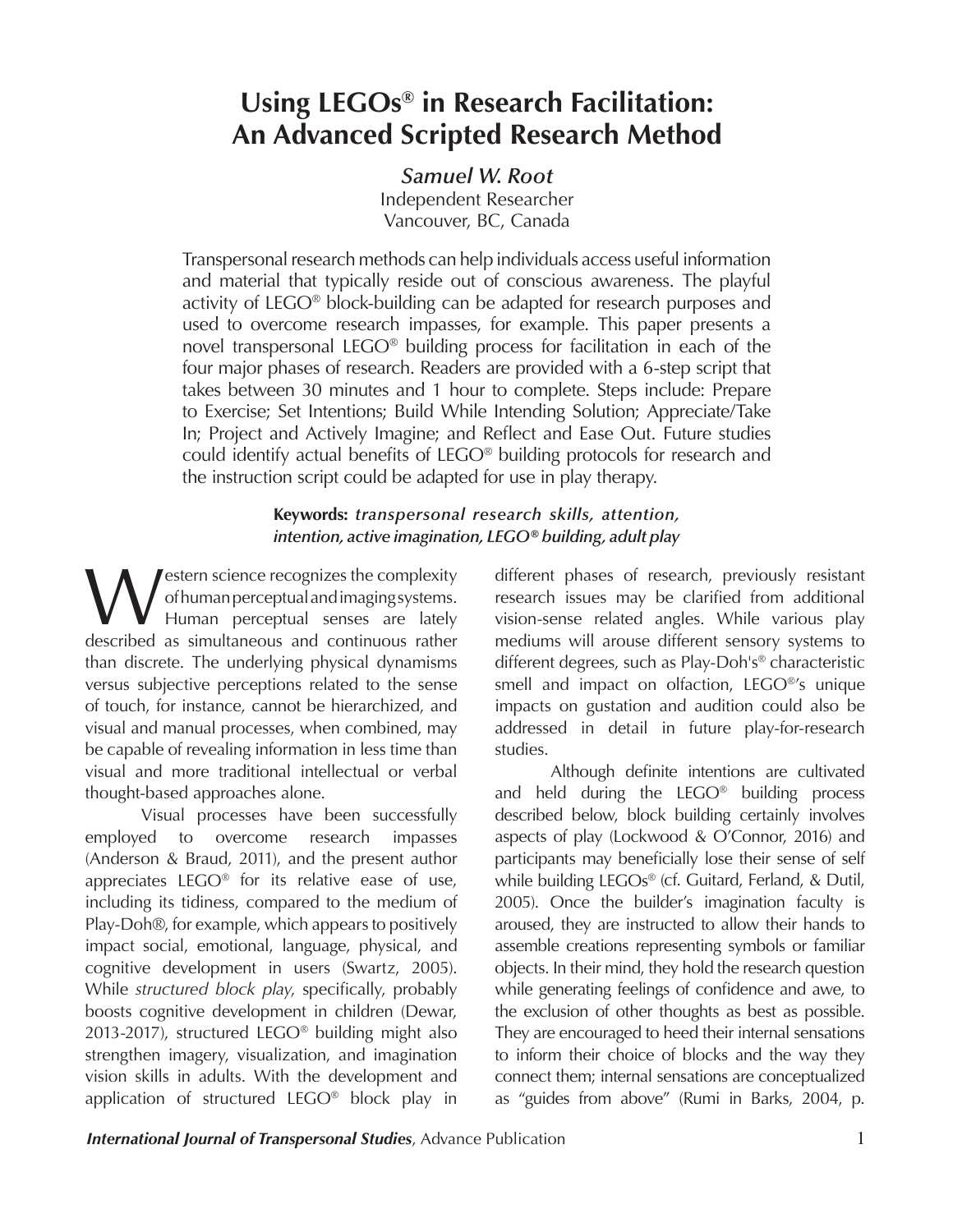109). Last, they are encouraged to mentally project or actively elaborate onto their unfolding creation(s). The creation has emerged as a "gift" from the *transpersonal*—from beyond the ordinary realm of personal, ego-driven thoughts and feelings.

LEGO® building with focused intention and mindful attention may benefit the transpersonal researcher in a variety of ways. First, "*symbolic play* fosters tools such as analogizing, modeling, playacting, and empathizing by invoking a make-believe world where one thing stands for another" (Root-Bernstein & Root-Bernstein, 1999, p. 249). Second, LEGO® creations can be understood as coming forward to inform "what might be" (Anderson & Braud, 2011, p. 202). Also, practicing Jungian Active Imagination skills, researchers can interact with their creations and have their creations converse with each other. LEGO® creations can be incorporated into other exercises, like visualization, in which future action in the phenomenal world can be rehearsed or play-acted with the use of LEGO® creations. Overall, this technique leverages the adage that a picture is worth a thousand words and emphasizes attention on subtle bodily conditions and reactions to guide the process from block selection, to block adhesion, to admiring and mentally projecting onto the final product(s).

### **Experiential Exercise: Building LEGOs® for Research**

The transpersonal LEGO® building process for research facilitation can be accomplished and taught with the following script. The entire exercise, including preparation, takes between 30 minutes and 1 hour.

**Step 1: Prepare to Exercise** (see "Basic Preparatory Instructions for All Experiential Exercises" in Anderson & Braud, 2011, pp. 31-32). Basic instructions include *preparation* and *concentration* phases. Reduce perceptual noise, i.e., distraction with the following:

### **Preparation:**

Read through the entire exercise first and consider audio recording it. Recording and replaying the concentration phase in your own voice, using long pauses, can be useful.

- Choose a calm and quiet time and place to practice.
- Gather a notebook and art supplies to capture the useful/pertinent thoughts and images that may arise.
- Identify a clean and clear table on which to work. Spread your LEGOs**®** over the surface of the table. Provide a good variety—colors and shapes—of pieces.

#### **Concentration:**

- Sit in a comfortable position and hold your back erect; bring attention to your breath, exactly as it is. Do not try to change your breath. Become comfortable. Allow your muscles to relax.
- Inhale and exhale with awareness. On the inhale, imagine yourself accomplishing that which you desire; breathe in confidence and well-being. On the exhale, let go of doubt and self-judgment; let go of distractions and tension.
- Have fun and remember this is for both deriving useful information and for delight. Smile!

**Step 2: Set Intentions.** With this step you will firmly anchor your attention into your inner experiences. You will be concentrating on the issue you wish to resolve. You will help to birth/build something from your unconscious that is currently "untalkaboutable" (Anderson & Braud, 2011, p. 239). Since the calmness and quietude achieved in Step 1 have brought your attention to where transpersonal—helpful to all material emanates from, you will have the potential to represent findings/realizations in tangible terms by means of LEGO® block creation(s). Now that you are calm, balanced, relaxed, and alert, consider the research phase in which you will be working (planning, collecting data, analyzing and interpreting data, or reporting/communicating findings). Then, consider the specific aspect of the research topic in this phase that you wish to investigate. Allow your topic to surface into awareness. What is to be the focus of your direct awareness? Do not necessarily select the first issue that arises; notice for another moment or two. Now that you know what you wish to focus on, firmly set the intention that research-relevant information will arise as you build your LEGO® creation(s). Intend the results to help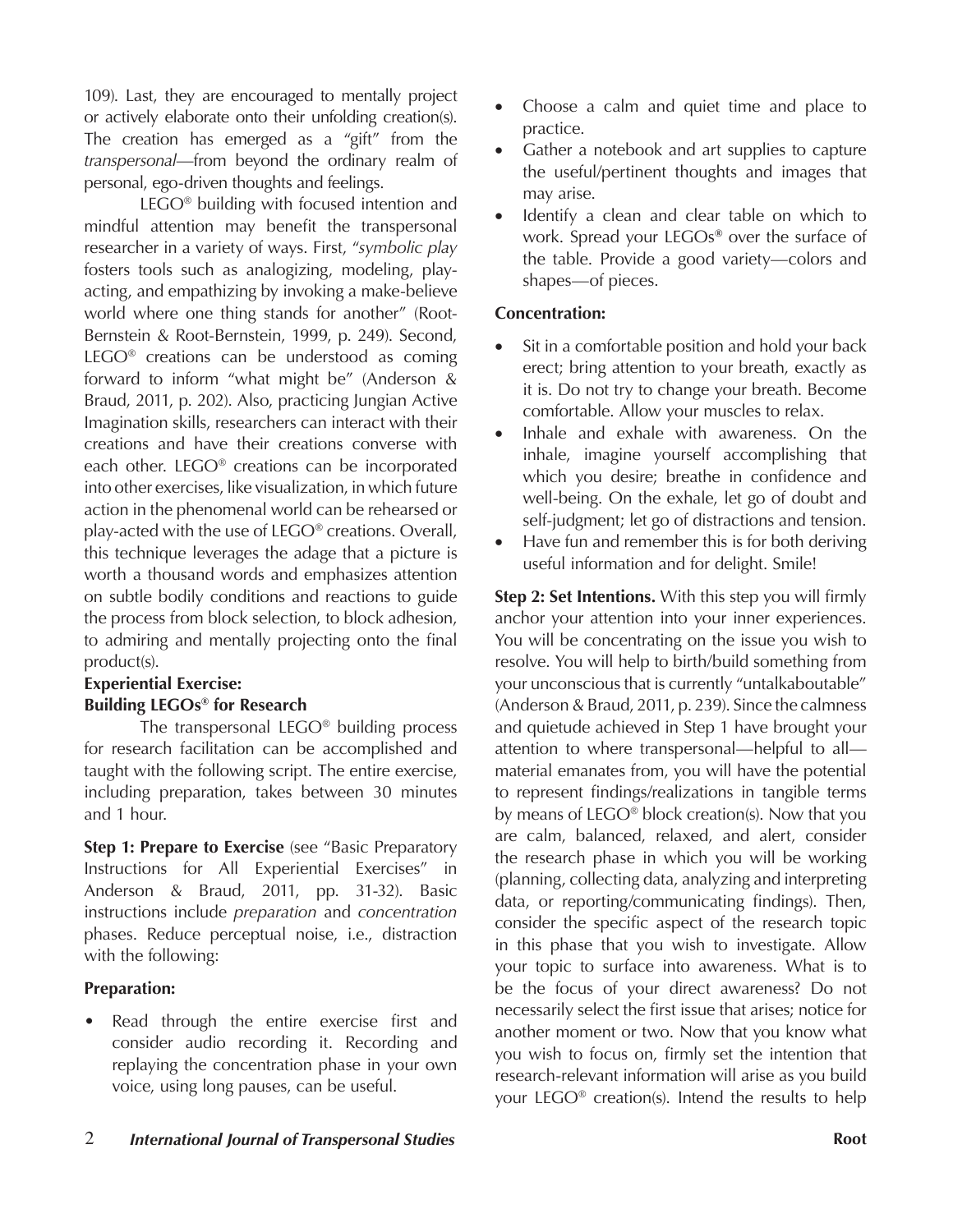everyone involved. Resolve to deploy your attention effectively throughout the process.

**Step 3: Build While Intending Solution.** Now that you are filled with the issue you wish to solve (i.e., the problem or issue feels alive and vivid), invite yourself and your imagination to sort through, pick out, and arrange the LEGO® blocks before you on the table. Allow yourself to build multiple creations/ objects, if so inspired. Hold a soft gaze and maintain a relaxed face. Attend to both inner and outer sensations. Hover your attention. Notice and heed inner thoughts, visions, feelings, and tactile, auditory, olfactory, or gustatory nudges and sensations. Invite your imagination to inform you in some way about your topic. Continue selecting and piecing LEGO® blocks together into shapes or patterns until you feel a sense of completion. Spend at least 5 minutes on this step before moving on.

**Step 4: Appreciate/Take In.** Once you think you are done and feel satisfied with your assembled object(s), look at it/them with appreciation. Do not interpret it/them initially, just visually and/or tactilely trace the outlines of the creation(s), noticing both details and larger forms. If you assembled multiple objects, what relationships or patterns do you notice *between* the various creations as you arranged them? Optional: Imagine that an unknown part of you, through this arrangement, is telling you something about your topic that you did not already know. What do you hear, see, smell, taste, feel, touch, or imagine?

**Step 5: Project and Actively Imagine.** Now that you have both noticed and closely surveyed the creation(s) and relationships between them, open up and invite the assembled objects to tell you about your topic or to update your current understanding of your research topic. What personal meaning have you drawn from this? First notice the larger mental projection themes. Then ask, "Pertaining to my issue in focus during the current phase of research, what does this remind me of?" Consider engaging in a verbal or mental dialogue/exchange with the creations and patterns and relationships. Take notes or sketch any images or symbols that come to mind. You may also wish to audio record

yourself describing the scene. Remember that deep relaxation with intention is a mild altered state of consciousness and that state-specific memory will fade once you return to normal consciousness.

**Step 6: Reflect and Ease Out.** Once you feel complete with Step 5, write down or sketch anything else that feels relevant to your topic. What new thoughts and feelings about your research do you have? What about your relationship to the process in general—what have you learned? Give yourself a few moments to transition out of the experience. Take some deep breaths and extend your exhales. Let go of any tension and give yourself a slow countdown from 10 to 1, as you return to ordinary awareness. Congratulate yourself for a job well done. Feel confident in what has come forward! Consider sharing your revelations with someone you trust.

#### **LEGO® Building in Phases of Research**

LEGO® building can be mindfully employed during each major phase of research, including preparation and planning, collecting data, analyzing and interpreting data, and reporting/communicating findings. For instance, LEGOs**®** can be used in the preparation and planning phase. Structured LEGO**®** play can help investigators recall and imaginatively relive experiences germane to their study. For example, Root (2015) reconstructed the physical setting of a transpersonal counseling intervention he utilized in his 2013 mixed-methods dissertation. With LEGOs**®** he built a miniature rectangular room in which he fastened down block formations representing two lamps, a chair on tiles, and a tilted reflecting surface opposite the chair, in order to simulate a *psychomanteum meditation booth*. Root then placed a small LEGO® figurine on a miniature chair within the simulated psychomanteum booth to help restage what an actual sensory deprived meditation session feels like and what thoughts arise—from the viewpoint of research participant. Using similar recreations, researchers can imaginatively and playfully plan each step of interventions that include anything from pre-session paperwork to post-session debriefing, and both researcher and participant experiences can be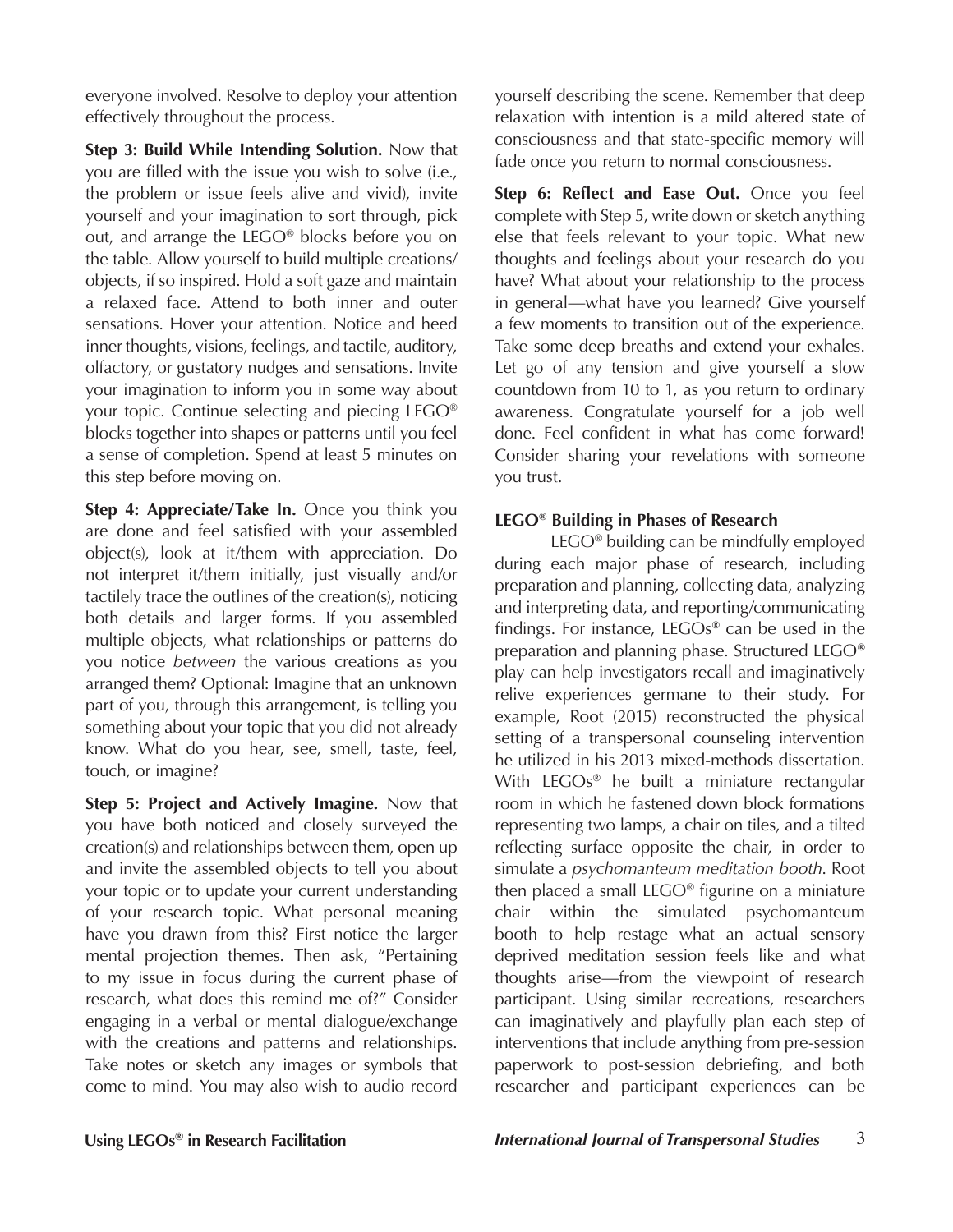imagined in turn. Thus, researchers can use LEGOs**®** in the study planning and preparation phase to better plan and facilitate interventions that include crucial procedural steps otherwise missed.

LEGOs**®** can also be effectively utilized in other phases of research. During the data collection phase, for example, researchers can provide participants with LEGOs**®** to help participants express nonverbal experiences, like feelings, related to the topic in focus. During data analysis, researchers can use LEGOs**®** to help participants recall specific aspects of earlier phases. Researchers can also keep LEGOs**®** by their bedside as an alternate method for capturing vivid dream imagery. Moreover, LEGOs**®** can be used as a complementary visual creative expression medium to evoke additional insight into research data during the phase of interpretation where investigators often get stuck trying to discern relationships among data and apprehend implications and ramifications of findings. Finally, in the reporting/communicating findings phase, investigators can stage possible audience reactions with LEGO**®** creations. One can gain insight into audience feedback by imaginatively responding to comments or written communications with LEGO® creations.

#### **Conclusion**

With the LEGO<sup>®</sup> building exercise outlined<br>
herein, individuals can access and harness potentially useful research material and processes that ordinarily reside out of conscious awareness. Part of the building process/exercise presented in this paper entails bringing attention to subtle bodily conditions and reactions as each LEGO® block is selected and assembled. Subtle sensations can be interpreted as signs that the builder is on the right track to creating something that reflects or provides additional insight into the research issue or impasse at hand.

Future studies could identify the actual benefits of LEGO® building for research. Which senses are most triggered during LEGO® play for research? How do participants subjectively value the process? Can adults not prone to play be coached to utilize the method effectively? Which mental skills germane to research get strengthened? The 6-step script could also be adapted for use in play therapy for children and adults.

#### **References**

- Anderson, R., & Braud, W. (2011). *Transforming self and others through research*. State University of New York Press.
- Barks, C. (Ed.). (2004). *The essential Rumi*. Harper-Collins.
- Dewar, G. (2013-2017). Can Lego bricks and other construction toys boost your child's STEM skills? *Parenting Science*. Retrieved 5/21/18 from https://www.parentingscience.com/Legobricks-construction-toys-and-STEM-skills.html
- Guitard, P., Ferland, F., & Dutil, E. (2005). Toward a better understand of playfulness in adults. *OJTR: Occupation, Participation and Health*, *25*(1), 9–22. https://doi.org/10.1177/1539449205025 00103
- Lockwood, R., & O'Connor, S. (2016). Playfulness in adults: An examination of play and playfulness and their implications for coaching. *Coaching: An International Journal of Theory, Research and Practice*, *10*(1), 54–65. https://doi.org/10. 1080/17521882.2016.1268636
- Root, S. W. (2015). Mirror gazing for cultural bereavement: A mixed-methods study into the impact of a restricted sensory environment meditation process (psychomanteum) on culture shock in expatriates. *International Journal of Transpersonal Studies*, *34*(1–2), 1–22. https://doi.org/10.24972/ijts.2015.34.1-2.1
- Root-Bernstein R., & Root-Bernstein, M. (1999). *Sparks of genius: The 13 thinking tools of the world's most creative people.* Houghton Mifflin.
- Swartz, M. I. (2005). Playdough: What's standard about it? *ProQuest Education Journals*, *60*(2), 100–109.

### **About the Author**

*Samuel W. Root, PhD,* is educated in psychotherapy and transpersonal psychology. Having worked in produce, editing, and psychological research, Dr. Root has also facilitated mental health counseling and university instruction on three continents.